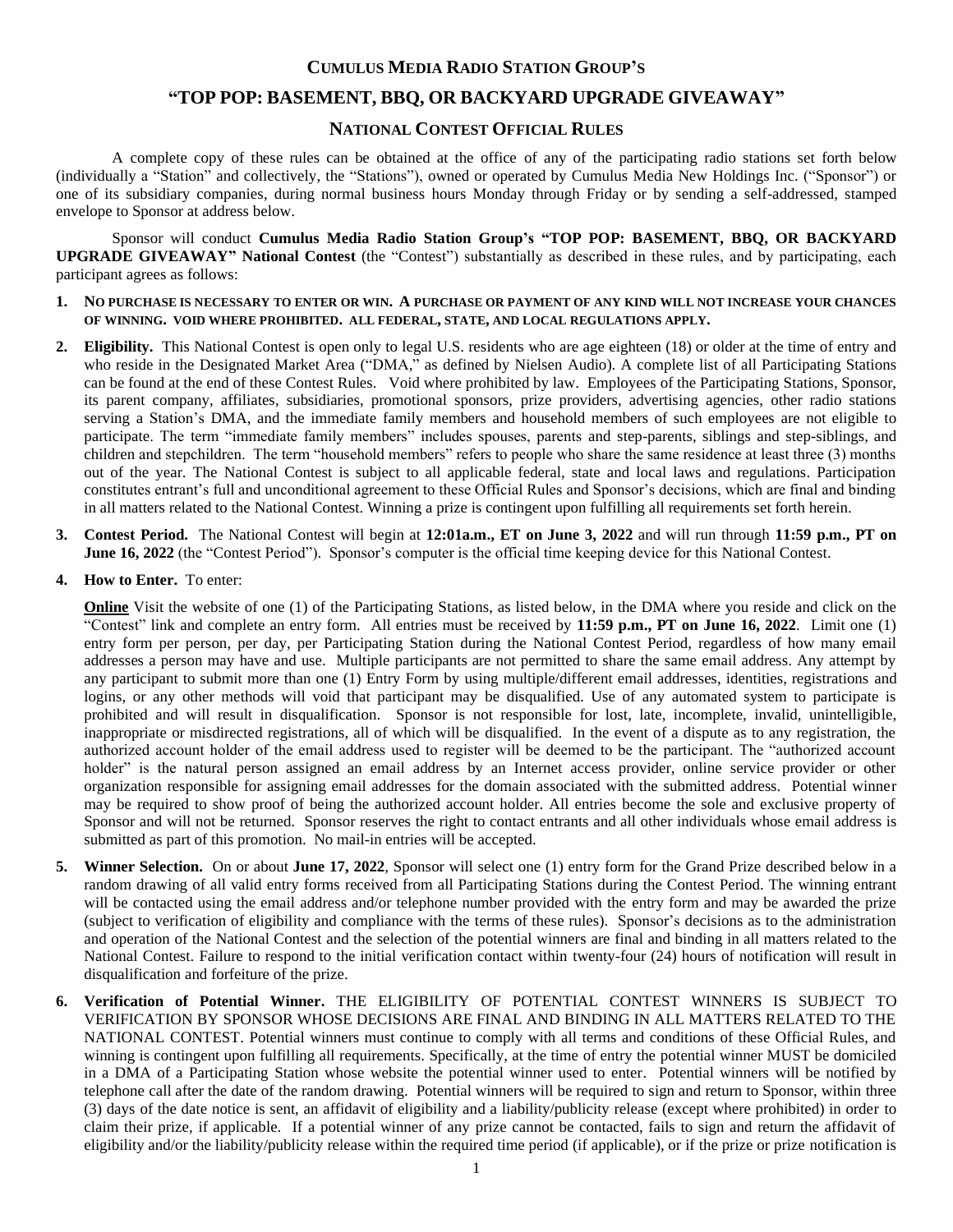returned as undeliverable, potential winner forfeits the prize. In the event that a potential winner of a Contest prize is disqualified for any reason, Sponsor may award the applicable prize to an alternate winner by random drawing from among all remaining eligible entries. A winner who accepts a prize cannot rescind their acceptance and/or return the prize.

**7. Grand Prize.** There will be one (1) Grand Prize awarded in this Contest. The Grand Prize is a check in the amount of **Five Thousand Dollars (\$5,000). ARV of Grand Prize is Five Thousand Dollars (\$5,000).** Winner is responsible for all taxes associated with prize receipt and/or use. Odds of winning the Grand Prize depend on a number of factors including the number of eligible entries received by all Participating Stations during the Contest Period and listeners participating from all Participating Stations at any given time. The odds of winning this Contest and the number and identity of radio stations participating in this Contest may change during the Contest Period, including in the event of the sale or purchase of radio stations during the Contest Period. Sponsor reserves the right to substitute any listed prize for one of equal or greater value for any reason.

There is no substitution, transfer, or cash equivalent for prizes, except that the Station may, at its sole discretion and to the extent permitted by law, substitute prizes of comparable value or cash. The prizes are expressly limited to the item(s) listed above and do not include taxes, gratuities or any other expenses. Any tickets and/or gift certificates/cards awarded as part of a prize will be subject to the terms and conditions set forth by the issuer and are valid only on the date(s) printed on the tickets or gift certificates/cards. Other restrictions may apply.

- **8. Entry Conditions and Release.** By entering, each participant agrees to: (a) comply with and be bound by these Official Rules and the decisions of the Sponsor, which are binding and final in all matters relating to this Contest; (b) release and hold harmless the Sponsor, its subsidiaries, and affiliated companies, participating sponsors, the prize suppliers and any other organizations responsible for sponsoring, fulfilling, administering, advertising or promoting the Contest, and each of their respective past and present officers, directors, employees, agents and representatives (collectively, the "Released Parties") from and against any and all claims, expenses, and liability, including but not limited to negligence and damages of any kind to persons and property, including but not limited to invasion of privacy (under appropriation, intrusion, public disclosure of private facts, false light in the public eye or other legal theory), defamation, slander, libel, violation of right of publicity, infringement of trademark, copyright or other intellectual property rights, property damage, or death or personal injury arising out of or relating to a participant's entry, creation of an entry or submission of an entry, participation in the Contest, acceptance or use or misuse of prize (including any travel or activity related thereto) and/or the broadcast, exploitation or use of entry; and (c) indemnify, defend and hold harmless the Released Parties from and against any and all claims, expenses, and liabilities (including reasonable attorneys' fees) arising out of or relating to an entrant's participation in the Contest and/or entrant's acceptance, use, non-use or misuse of the prize.
- **9. Publicity.** Except where prohibited by law, participation in the Contest constitutes winner's consent to use by the Sponsor and its agents of winner's name, likeness, photograph, voice, opinions and/or biographical information (including hometown and state) for promotional purposes in any media, worldwide, without further payment or consideration.
- **10. Taxes.** All state, local, federal and or other taxes, duties, tariffs, title fees, licensing fees, or other fees for prizes awarded become the sole responsibility of the winner. All those who win a prize or prizes valued \$600 or more in any given year will be issued an IRS Form 1099 to report their winnings.
- **11. General Conditions.** Sponsor reserves the right to cancel, suspend and/or modify the Contest, or any part of it, if any fraud, technical failures or any other factor beyond Sponsor's reasonable control impairs the integrity or proper functioning of the Contest, as determined by Sponsor in its sole discretion. Sponsor reserves the right in its sole discretion to disqualify any individual it finds to be tampering with the entry process or the operation of the Contest or to be acting in violation of these Official Rules or acting in an unsportsmanlike or disruptive manner. Any attempt by any person to deliberately undermine the legitimate operation of the Contest may be a violation of criminal and civil law, and, should such an attempt be made, Sponsor reserves the right to seek damages from any such person to the fullest extent permitted by law. Sponsor's failure to enforce any term of these Official Rules shall not constitute a waiver of that provision.
- **12. Limitations of Liability.** The Released Parties are not responsible for: (1) any incorrect or inaccurate information, whether caused by Station, Sponsor, entrants, printing errors or by any of the equipment or programming associated with or utilized in the Contest; (2) technical failures of any kind, including, but not limited to malfunctions, interruptions, or disconnections in phone lines or network hardware or software; (3) unauthorized human intervention in any part of the entry process or the Contest; (4) technical or human error which may occur in the administration of the Contest or the processing of entries; or (5) any injury or damage to persons or property which may be caused, directly or indirectly, in whole or in part, from entrant's participation in the Contest or receipt or use, non-use or misuse of any prize. No more than the stated number of prizes will be awarded. In event that a production, technical, programming or other error causes more than stated number of prizes as set forth in these Official Rules to be claimed, Sponsor reserves the right to award only the stated number of prizes by a random drawing among all legitimate, unawarded, eligible prize claims.
- **13. Changes to the Contest or Changes to those Participating Stations.** If, for any reason, in the sole opinion of Sponsor, this Contest or any Participating Station is not capable of running as planned by reason of an Act of God, infection by computer virus, worms, bugs, tampering, hacking, unauthorized intervention, fraud, technical failures, system overload or any other causes, whether discovered or suspected by Sponsor, which, in the sole opinion of the Sponsor, does or could corrupt or affect the administration, security, fairness, integrity or proper conduct of this Contest, Sponsor reserves the right, at its sole discretion, to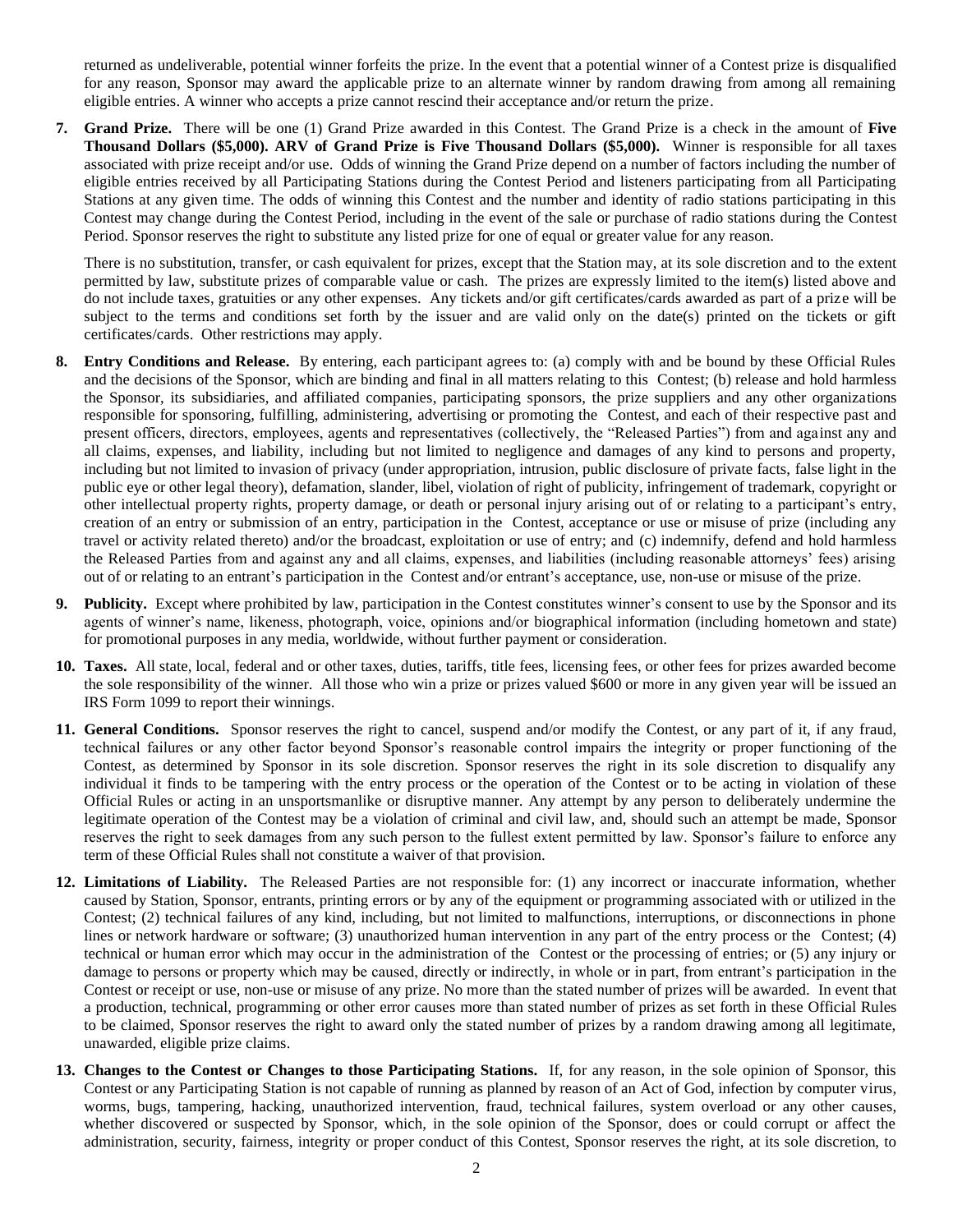cancel, terminate, modify or suspend this Contest, and/or remove a Participating Station, and/or provide alternative means of entry or any other changes to these contest rules that Sponsor deems appropriate under the circumstances. In the event of termination, suspension or modification of this contest, a notice will be posted online and/or announced on-air.

- **14. Disputes.** Entrant agrees that: (i) any and all disputes, claims and causes of action arising out of or connected with this Contest, or any prizes awarded, shall be resolved individually, without resort to any form of class action; (ii) any and all disputes, claims and causes of action arising out of or connected with this Contest, or any prizes awarded, shall be resolved exclusively by the United States District Court or the appropriate Georgia State Court located in the City of Atlanta, Georgia; (iii) any and all claims, judgments and awards shall be limited to actual out-of-pocket costs incurred, including costs associated with entering this Contest, but in no event attorneys' fees; and (iv) under no circumstances will entrant be permitted to obtain awards for, and entrant hereby waives all rights to claim punitive, incidental and consequential damages and any other damages, other than for actual out-of-pocket expenses, and any and all rights to have damages multiplied or otherwise increased. SOME JURISDICTIONS DO NOT ALLOW THE LIMITATIONS OR EXCLUSION OF LIABILITY FOR INCIDENTAL OR CONSEQUENTIAL DAMAGES, SO THE ABOVE MAY NOT APPLY TO YOU. All issues and questions concerning the construction, validity, interpretation and enforceability of these Official Rules, or the rights and obligations of the entrant, Stations, and Sponsor in connection with the Contest, shall be governed by, and construed in accordance with, the laws of the State of Georgia, without giving effect to any choice of law or conflict of law rules (whether of the State of Georgia or any other jurisdiction), which would cause the application of the laws of any jurisdiction other than the State of Georgia.
- **15. Entrant's Personal Information.** Information collected from entrants is subject to Sponsor's Privacy Policy, which is available on the Stations' websites under the "Privacy Policy" link. All entry blanks, forms, devices, and materials gathered during the course of entry, as well as all information contained therein, shall become the sole property of Sponsor to be used, disposed of or destroyed in its sole discretion. Sponsor is not responsible for any incorrect or inaccurate information entered by website users, and assumes no responsibility for any error, omission, interruption, deletion, defect, delay in operation or transmission, communications line failure, theft or destruction or unauthorized access to a Sponsor Participating Station(s)' website.
- **16. Nationwide Simultaneous Contest.** THE CONTEST IS ONE (1) NATIONAL CONTEST MADE UP OF MANY PARTICIPATING STATIONS, AS OUTLINED BELOW. SPONSOR IS CONDUCTING THIS CONTEST CONCURRENTLY AND SIMULTANEOUSLY ON SEVERAL PARTICIPATING STATIONS THAT ARE LOCATED IN VARIOUS STATES AND THOSE RESPECTIVE VARIOUS TIME ZONES WHERE A STATION IS LOCATED.
- **17. Contest Results.** A winners list may be obtained within thirty (30) days after the Contest Period expires by sending a selfaddressed stamped envelope to the Sponsor identified below.

#### **CONTEST SPONSOR: CUMULUS MEDIA NEW HOLDINGS INC., 780 Johnson Ferry Rd NE, Suite 500, Atlanta, GA 30342, Attn: "TOP POP: BASEMENT, BBQ, OR BACKYARD UPGRADE GIVEAWAY" Contest.**

| <b>Market City</b>  | <b>State</b> | <b>Call Letters</b> | Website                             | Sponsor |
|---------------------|--------------|---------------------|-------------------------------------|---------|
| Abilene             | <b>TX</b>    | <b>KBCY-FM</b>      | http://www.kbcy.com                 |         |
| Abilene             | <b>TX</b>    | KCDD-FM             | http://www.power103.com             |         |
| Abilene             | <b>TX</b>    | KHXS-FM             | http://www.102thebear.com           |         |
| Abilene             | <b>TX</b>    | KTLT-FM             | http://www.981thephantom.com        |         |
| Albuquerque         | <b>NM</b>    | KDRF-FM             | http://www.ed.fm                    |         |
| Albuquerque         | <b>NM</b>    | <b>KKOB-AM</b>      | http://www.newsradiokkob.com/       |         |
| Albuquerque         | <b>NM</b>    | KMGA-FM             | http://www.magic995abq.com          |         |
| Albuquerque         | <b>NM</b>    | <b>KNML-AM</b>      | http://www.sportsanimalabq.com      |         |
| Albuquerque         | <b>NM</b>    | KOBQ-FM             | http://www.933theq.com              |         |
| Albuquerque         | <b>NM</b>    | <b>KRST-FM</b>      | http://www.923krst.com/             |         |
| Albuquerque         | <b>NM</b>    | KTBL-AM             | https://www.945thepit.com/          |         |
| Allentown/Bethlehem | PA           | WCTO-FM             | http://www.catcountry96.com         |         |
| Allentown/Bethlehem | PA           | WEEX-AM             | http://www.lvfoxsports.com/         |         |
| Allentown/Bethlehem | PA           | WLEV-FM             | http://www.wlevradio.com            |         |
| Allentown/Bethlehem | PA           | WODE-FM             | http://www.999thehawk.com/          |         |
| Amarillo            | <b>TX</b>    | KARX-FM             | http://www.107nashicon.com          |         |
| Amarillo            | <b>TX</b>    | <b>KPUR-FM</b>      | http://www.957kpur.com              |         |
| Amarillo            | <b>TX</b>    | KOIZ-FM             | http://www.931thebeat.com           |         |
| Amarillo            | <b>TX</b>    | <b>KZRK-FM</b>      | http://www.amarillosrockstation.com |         |
| Ann Arbor           | MI           | WLBY-AM             | http://www.1290wlby.com             |         |
| Ann Arbor           | MI           | WQKL-FM             | http://www.annarbors107one.com      |         |
| Ann Arbor           | MI           | <b>WTKA-AM</b>      | http://www.wtka.com                 |         |

#### **PARTICIPATING STATIONS:**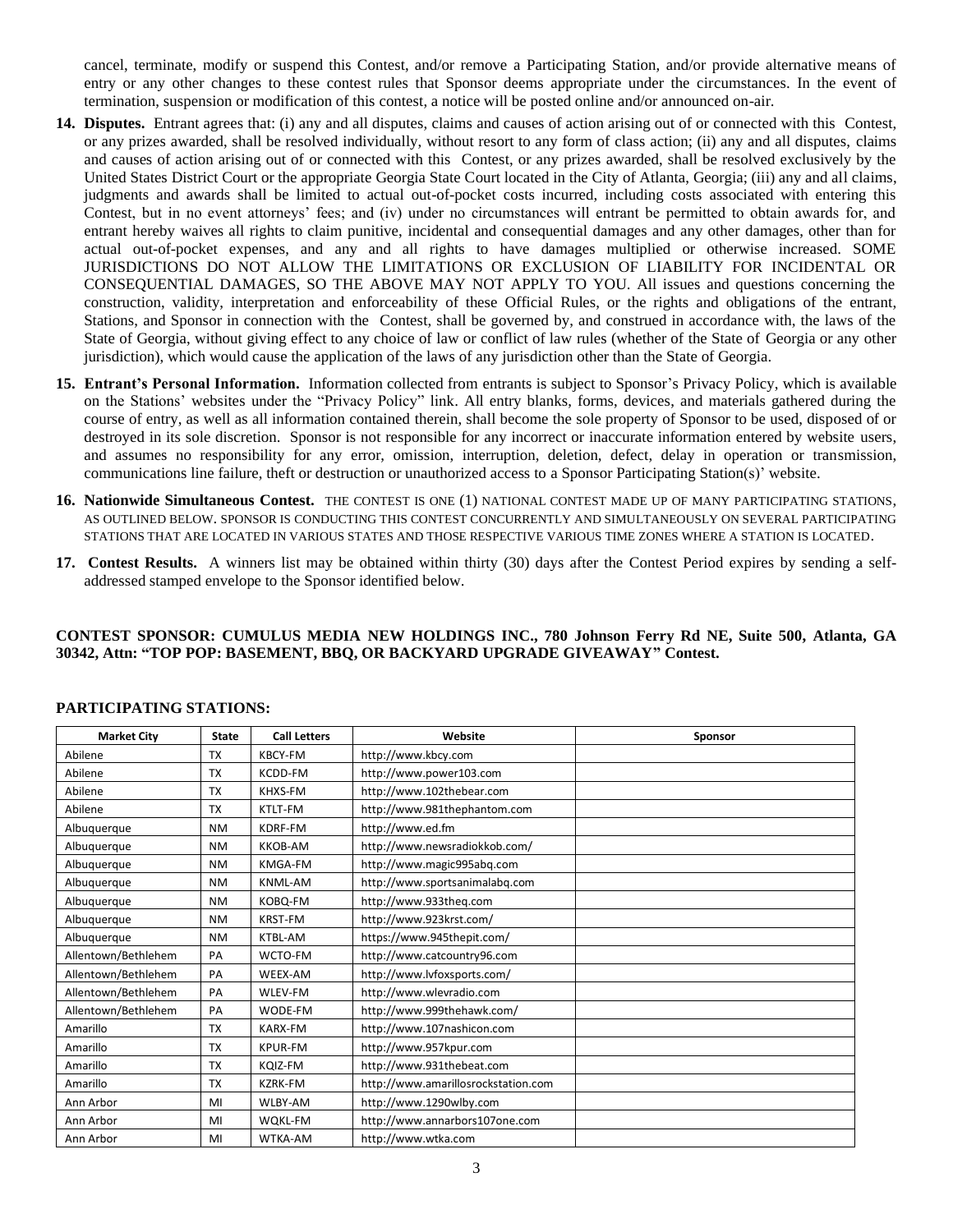| Ann Arbor          | MI        | WWWW-FM        | http://www.w4country.com           |  |
|--------------------|-----------|----------------|------------------------------------|--|
| Appleton           | WI        | WNAM-AM        | http://www.1280WNAM.com            |  |
| Appleton           | WI        | WOSH-AM        | http://www.1490wosh.com            |  |
| Appleton           | WI        | WPKR-FM        | http://www.995pkr.com              |  |
| Appleton           | WI        | WVBO-FM        | http://www.1039wvbo.com            |  |
| Appleton           | WI        | WWWX-FM        | http://www.fox969.com              |  |
| Atlanta            | GA        | WKHX-FM        | http://www.newcountry1015.com/     |  |
| Atlanta            | GA        | WNNX-FM        | http://www.allthingsrockatl.com    |  |
| Atlanta            | GA        | WWWQ-FM        | http://www.q997atlanta.com         |  |
| Atlanta            | GA        | WWWQ-HD2       | http://www.99x.com/                |  |
| Atlanta            | GA        | WWWQ-HD3       | http://www.og979.com               |  |
| <b>Baton Rouge</b> | LA        | KQXL-FM        | http://www.q106dot5.com            |  |
| <b>Baton Rouge</b> | LA        | WEMX-FM        | http://www.max94one.com            |  |
| <b>Baton Rouge</b> | LA        | WRQQ-FM        | http://www.classichits1033.com     |  |
| <b>Baton Rouge</b> | LA        | WXOK-AM        | http://www.heaven1460.com          |  |
| Beaumont           | <b>TX</b> | KAYD-FM        | http://www.kayd.com                |  |
| Beaumont           | ТX        | KIKR-AM        | http://www.sportsradiobeaumont.com |  |
| Beaumont           | ТX        | KQXY-FM        | http://www.kgxy.com                |  |
| Beaumont           | ТX        | KTCX-FM        | http://www.ktcx.com                |  |
| Birmingham         | AL        | WJOX-AM        | http://www.wjoxam.com              |  |
| Birmingham         | AL        | WJOX-FM        | http://www.joxfm.com               |  |
| Birmingham         | AL        | WJQX-FM        | http://www.jox2fm.com              |  |
| Birmingham         | AL        | WUHT-FM        | http://www.hot1077radio.com        |  |
| Birmingham         | AL        | WZRR-FM        | http://www.talk995.com/            |  |
| Bloomington        | IL        | WBNQ-FM        | http://www.wbng.com/               |  |
| Bloomington        | IL        | WBWN-FM        | http://www.wbwn.com                |  |
| Bloomington        | IL        | WJBC-AM        | http://www.wjbc.com/               |  |
| Bloomington        | IL        | WJBC-FM        | http://www.937NashIcon.com         |  |
| Bloomington        | IL        | WJEZ-FM        | http://www.wjez.com                |  |
| <b>Boise</b>       | ID        | <b>KBOI-AM</b> | http://www.kboi.com                |  |
| <b>Boise</b>       | ID        | KIZN-FM        | http://www.kizn.com                |  |
| <b>Boise</b>       | ID        | KKGL-FM        | http://www.kkgl.com/               |  |
| <b>Boise</b>       | ID        | KQFC-FM        | http://www.magic979boise.com       |  |
| <b>Boise</b>       | ID        | KTIK-FM        | http://www.ktik.com                |  |
| <b>Buffalo</b>     | NY        | WBBF-AM        | http://www.989thevibe.com          |  |
| <b>Buffalo</b>     | NΥ        | WEDG-FM        | http://www.wedg.com                |  |
| <b>Buffalo</b>     | ΝY        | WGRF-FM        | http://www.97rock.com              |  |
|                    |           |                | http://www.talk1270.com            |  |
| <b>Buffalo</b>     | ΝY        | WHLD-AM        |                                    |  |
| <b>Buffalo</b>     | NY        | WHTT-FM        | http://www.whtt.com                |  |
| Charleston         | SC        | WIWF-FM        | http://www.969thewolf.com          |  |
| Charleston         | SC        | WMGL-FM        | http://www.magic1073fm.com         |  |
| Charleston         | SC        | WSSX-FM        | http://www.95sx.com                |  |
| Charleston         | SC        | WTMA-AM        | http://www.wtma.com                |  |
| Charleston         | SC        | WWWZ-FM        | http://www.z93jamz.com             |  |
| Chattanooga        | TN        | WGOW-AM        | http://www.wgowam.com              |  |
| Chattanooga        | TN        | WGOW-FM        | http://www.wgow.com                |  |
| Chattanooga        | TN        | WOGT-FM        | http://www.1079country.com         |  |
| Chattanooga        | <b>TN</b> | WSKZ-FM        | http://www.wskz.com/               |  |
| Chicago            | IL        | WKQX-FM        | http://www.101wkgx.com/            |  |
| Chicago            | IL        | WLS-AM         | http://www.wlsam.com               |  |
| Chicago            | IL        | WLS-FM         | http://www.947wls.com              |  |
| Cincinnati         | OН        | WFTK-FM        | http://www.purerock96.com          |  |
| Cincinnati         | OH        | WGRR-FM        | http://www.wgrr.com                |  |
| Cincinnati         | OH        | WNNF-FM        | http://www.catcountry941.com       |  |
| Cincinnati         | OН        | WOFX-FM        | http://www.foxcincinnati.com       |  |
| Cincinnati         | OH        | WRRM-FM        | http://www.warm98.com              |  |
| Colorado Springs   | CO        | KATC-FM        | http://www.catcountry951.com       |  |
| Colorado Springs   | CO        | KCSF-AM        | http://www.xtrasports1300.com      |  |
| Colorado Springs   | CO        | <b>KKFM-FM</b> | http://www.kkfm.com                |  |
| Colorado Springs   | CO        | KKMG-FM        | http://www.989magicfm.com          |  |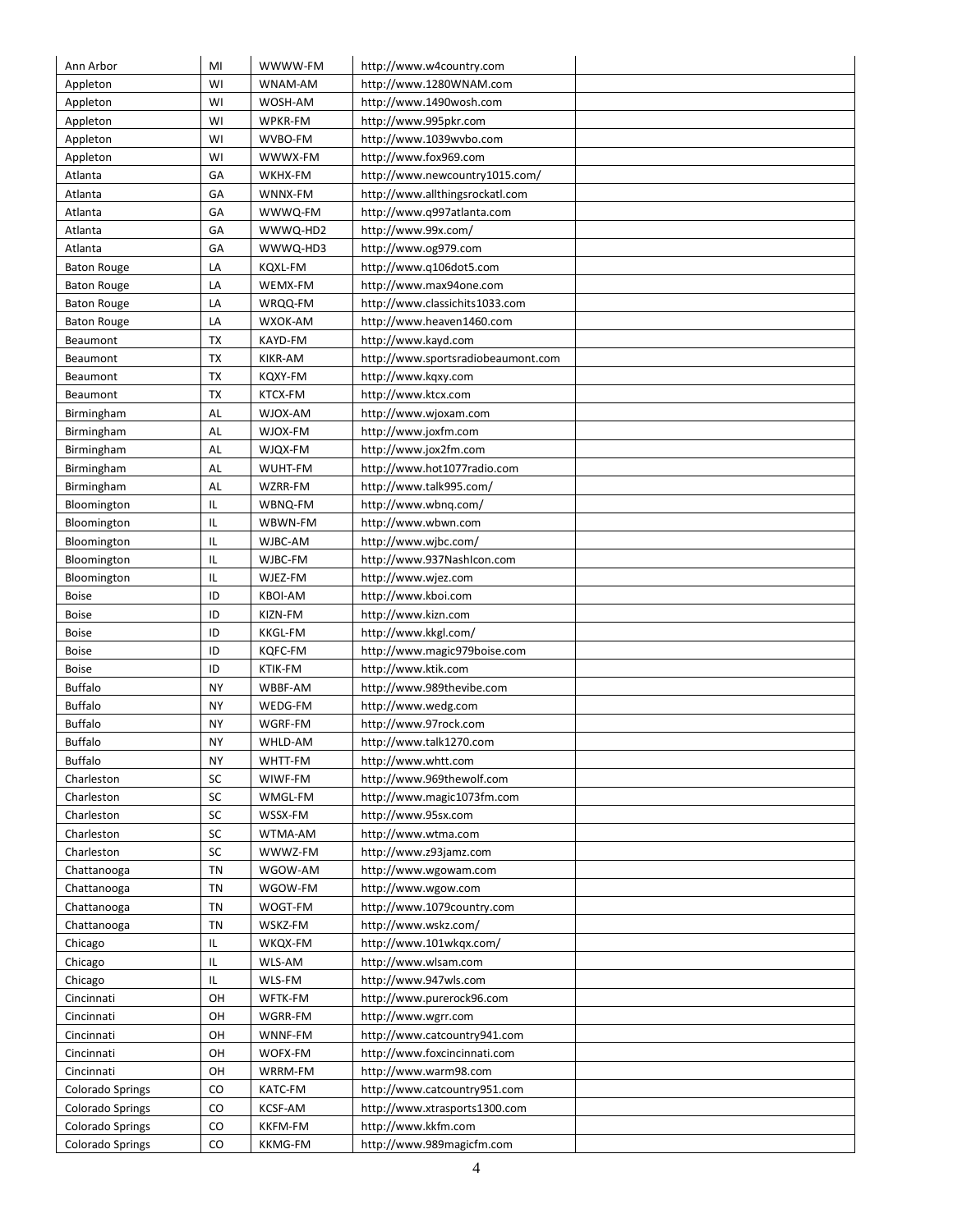| Colorado Springs        | CO               | KKPK-FM            | http://www.929peakfm.com                             |                  |
|-------------------------|------------------|--------------------|------------------------------------------------------|------------------|
| Colorado Springs        | CO               | <b>KVOR-AM</b>     | http://www.kvor.com                                  |                  |
| Columbia                | SC               | WISW-AM            | http://www.espn1320columbia.com                      |                  |
| Columbia                | SC               | WLXC-FM            | http://www.kiss-1031.com                             |                  |
| Columbia                | SC               | WNKT-FM            | http://www.1075thegame.com                           |                  |
| Columbia                | SC               | WOMG-FM            | http://www.womg.com                                  |                  |
| Columbia                | SC               | WTCB-FM            | http://www.b106fm.com                                |                  |
| Columbia/Jefferson City | <b>MO</b>        | KBBM-FM            | http://www.NASHFM100.com                             |                  |
| Columbia/Jefferson City | <b>MO</b>        | KBXR-FM            | http://www.bxr.com                                   |                  |
| Columbia/Jefferson City | <b>MO</b>        | KFRU-AM/FM         | http://www.kfru.com                                  |                  |
| Columbia/Jefferson City | <b>MO</b>        | KJMO-FM            | http://www.KJMO.com                                  |                  |
| Columbia/Jefferson City | <b>MO</b>        | <b>KLIK-AM</b>     | http://www.klik1240.com                              |                  |
| Columbia/Jefferson City | MO               | KOQL-FM            | http://www.q1061.com/                                |                  |
| Columbia/Jefferson City | MO               | KPLA-FM            | http://www.kpla.com                                  |                  |
| Columbus/Starkville     | <b>MS</b>        | WKOR-FM            | http://www.NashFM949.com                             |                  |
| Columbus/Starkville     | <b>MS</b>        | WMXU-FM            | http://www.mymix1061.com                             |                  |
| Columbus/Starkville     | <b>MS</b>        | WNMQ-FM            | http://www.q1031fm.com                               |                  |
| Columbus/Starkville     | MS               | WSMS-FM            | http://www.999thefoxrocks.com                        |                  |
| Dallas/Fort Worth       | <b>TX</b>        | KLIF-AM            | http://www.klif.com                                  |                  |
| Dallas/Fort Worth       | TX               | KLIF-FM            | http://www.hot933hits.com                            |                  |
| Dallas/Fort Worth       | <b>TX</b>        | KPLX-FM            | http://www.995thewolf.com                            |                  |
| Dallas/Fort Worth       | <b>TX</b>        | <b>KSCS-FM</b>     | http://www.newcountry963.com/                        |                  |
| Dallas/Fort Worth       | <b>TX</b>        | <b>KTCK-AM</b>     | http://www.theticket.com                             |                  |
| Dallas/Fort Worth       | <b>TX</b>        | WBAP-AM            | http://www.wbap.com                                  |                  |
| Des Moines              | IA               | KBGG-AM            | http://www.1700thechamp.com                          |                  |
| Des Moines              | IA               | KGGO-FM            | http://www.kggo.com                                  |                  |
| Des Moines              | IA               | KHKI-FM            | http://www.NashFM973.com                             |                  |
| Des Moines              | IA               | KJJY-FM            | http://www.kjjy.com/                                 |                  |
| Des Moines              | IA               | KWQW-FM            | http://www.983vibe.com                               |                  |
| Detroit                 | MI               | WDRQ-FM            | http://www.newcountry931.com                         |                  |
| Detroit                 | MI               | WDVD-FM            | http://www.963wdvd.com                               |                  |
| Detroit                 | MI               | WJR-AM             | http://www.wjr.com                                   |                  |
|                         |                  |                    |                                                      |                  |
| Erie                    | PA               | WQHZ-FM            | http://www.z1023online.com                           | Niagara Car Wash |
| Erie                    | PA               | WRIE-AM            | http://www.cbssportserie.com/                        | Niagara Car Wash |
| Erie                    | PA               | WXKC-FM            | http://www.classy100.com                             | Erie Beer        |
| Erie                    | PA               | WXKC-HD2           | http://www.1043thevibe.com/                          |                  |
| Erie                    | PA               | WXTA-FM            | http://www.979NashFM.com                             | Erie Beer        |
| Eugene                  | OR               | KEHK-FM            | http://www.starfm1023.com                            |                  |
| Eugene                  | OR               | KNRQ-FM            | http://www.nrq.com                                   |                  |
| Eugene                  | OR               | <b>KUGN-AM</b>     | http://www.kugn.com                                  |                  |
| Eugene                  | OR               | KUJZ-FM            | http://www.953thescore.com                           |                  |
| Eugene                  | OR               | KZEL-FM            | http://www.96kzel.com                                |                  |
| Fayetteville            | AR               | KAMO-FM            | http://www.nashfm943.com                             |                  |
| Fayetteville            | AR               | KFAY-AM            | http://www.newstalk1030.com                          |                  |
| Fayetteville            | AR               | <b>KKEG-FM</b>     | http://www.983thekeg.com                             |                  |
| Fayetteville            | AR               | KMCK-FM            | http://www.power1057.com                             |                  |
| Fayetteville            | AR               | KQSM-FM            | http://www.921theticket.com                          |                  |
| Fayetteville            | AR               | KRMW-FM            | http://www.949radiojondeek.com                       |                  |
| Fayetteville            | AR               | KYNG-AM            | http://www.theticket1590.com/                        |                  |
| Fayetteville            | ΝC               | WFNC-AM            | http://www.wfnc640am.com                             |                  |
| Fayetteville            | NC               | WMGU-FM            | http://www.magic1069.com                             |                  |
| Fayetteville            | <b>NC</b>        | WQSM-FM            | http://www.q98fm.com                                 |                  |
| Fayetteville            | <b>NC</b>        | WRCQ-FM            | http://www.rock103rocks.com                          |                  |
| Flint                   | MI               | WDZZ-FM            | http://www.wdzz.com                                  |                  |
| Flint                   | MI               | WFBE-FM            | http://www.wfbe95.com                                |                  |
| Flint                   | MI               | WTRX-AM            | http://www.wtrxsports.com                            |                  |
| Flint                   | MI               | WWCK-AM            | https://www.1073flint.com/                           |                  |
| Flint                   | MI               | WWCK-FM            | http://www.wwck.com                                  |                  |
| Florence<br>Florence    | SC<br>${\sf SC}$ | WBZF-FM<br>WCMG-FM | http://www.glory985.com<br>http://www.magic943fm.com |                  |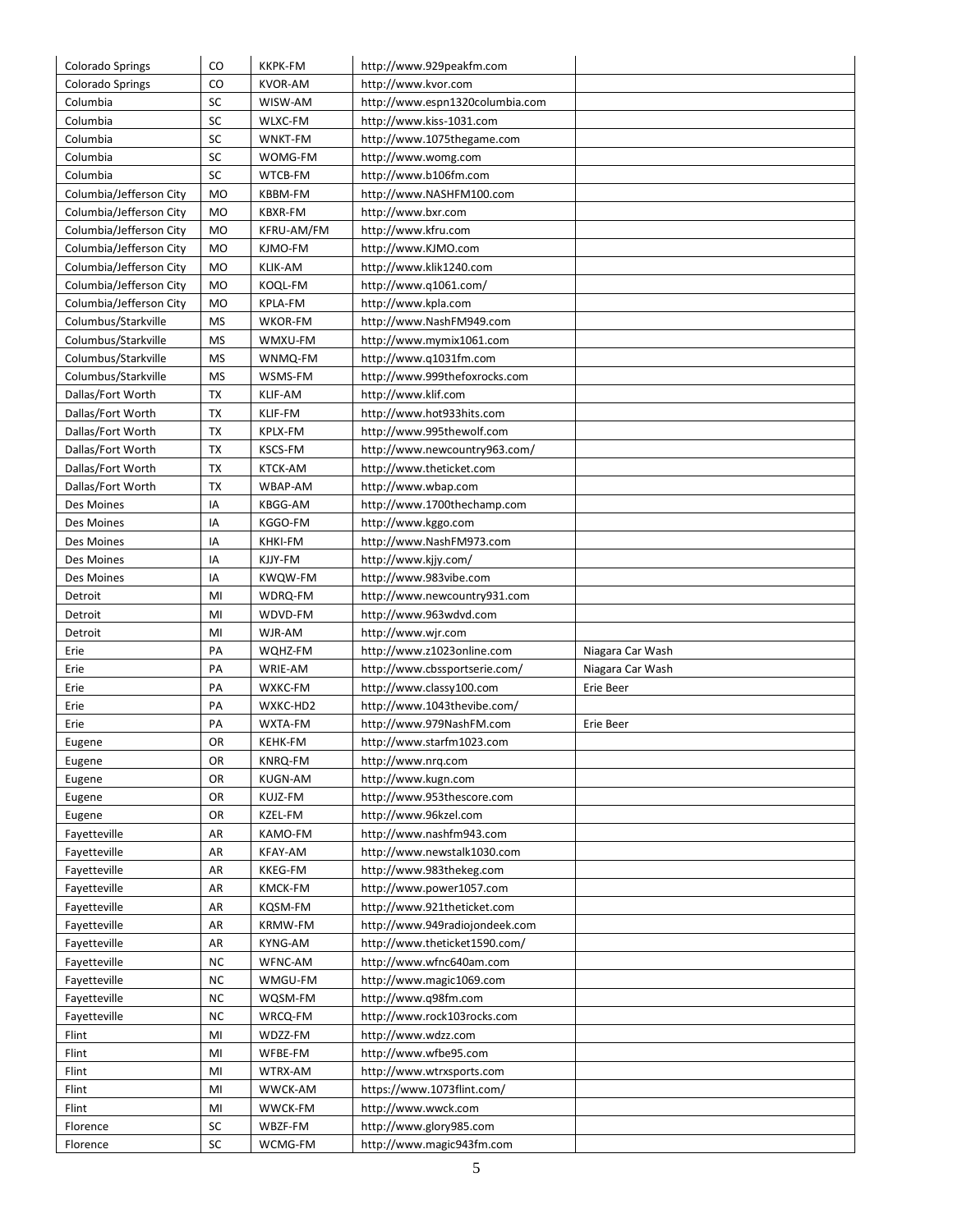| Florence            | SC | WMXT-FM        | http://www.1021thefox.com           |           |
|---------------------|----|----------------|-------------------------------------|-----------|
| Florence            | SC | WQPD-FM        | http://www.g1005.com                |           |
| Florence            | SC | WWFN-FM        | http://www.classiccountry1001.com   |           |
| Florence            | SC | WYNN-FM        | http://www.wynn1063.com             |           |
| Fort Smith          | AR | KBBQ-FM        | http://www.1027thevibe.com          |           |
| Fort Smith          | AR | KNSH-FM        | http://www.nashfm1007.com           |           |
| Fort Smith          | AR | KOMS-FM        | http://www.bigcountry1073.com       |           |
| Fort Walton Beach   | FL | WFTW-AM        | http://www.wftw.com                 |           |
| Fort Walton Beach   | FL | WKSM-FM        | http://www.wksm.com                 |           |
| Fort Walton Beach   | FL | WNCV-FM        | http://www.wncv.com                 |           |
| Fort Walton Beach   | FL | WYZB-FM        | http://www.NashFM1055.com           |           |
| Fort Walton Beach   | FL | WZNS-FM        | http://www.z96.com                  |           |
| Fresno              | CA | KMGV-FM        | http://www.mega979.com              |           |
| Fresno              | CA | KMJ-AM/FM      | http://www.kmjnow.com/              |           |
| Fresno              | CA | KSKS-FM        | http://www.ksks.com                 |           |
| Fresno              | CA | KWYE-FM        | http://www.y101hits.com             |           |
| <b>Grand Rapids</b> | MI | WHTS-FM        | http://www.1053hotfm.com            |           |
| <b>Grand Rapids</b> | MI | WJRW-AM        | http://www.theticketmi.com          |           |
| <b>Grand Rapids</b> | MI | WKLQ-FM        | http://www.thisisqmusic.com         |           |
| <b>Grand Rapids</b> | MI | WLAV-FM        | http://www.wlav.com                 |           |
| <b>Grand Rapids</b> | MI | WTNR-FM        | http://www.thunder1073.com/         |           |
| Green Bay           | WI | WDUZ-AM/FM     | http://www.thefan1075.com           |           |
| Green Bay           | WI | WKRU-FM        | http://www.BigDog1067.com           |           |
| Green Bay           | WI | WOGB-FM        | http://www.wogb.fm                  |           |
| Green Bay           | WI | WQLH-FM        | http://www.star98.net               |           |
| Harrisburg          | PA | WHGB-AM        | http://www.cbssportsharrisburg.com/ |           |
| Harrisburg          | PA | WNNK-FM        | http://www.wink104.com              |           |
| Harrisburg          | PA | WQXA-FM        | http://www.1057thex.com             |           |
| Harrisburg          | PA | WTPA-FM        | http://www.935wtpa.com              |           |
| Harrisburg          | PA | WWKL-FM        | http://www.hot1067fm.com/           |           |
| Houston             | ТX | KRBE-FM        | http://www.krbe.com                 |           |
| Huntsville          | AL | WHRP-FM        | http://www.whrpfm.com               |           |
| Huntsville          | AL | WUMP-AM/FM     | http://www.umpsports.com            |           |
| Huntsville          | AL | WVNN-AM/FM     | http://www.wvnn.com                 |           |
| Huntsville          | AL | WWFF-FM        | http://www.933nashicon.com          |           |
| Huntsville          | AL | WZYP-FM        | http://www.wzyp.com                 |           |
| Indianapolis        | IN | WFMS-FM        | http://www.wfms.com                 |           |
| Indianapolis        | IN | WJJK-FM        | http://www.1045wijk.com             |           |
| Indianapolis        | IN | WNDX-FM        | http://www.939xindy.com/            |           |
| Indianapolis        | IN | WNTR-FM        | http://www.indysmix.com             |           |
| Indianapolis        | IN | WXNT-AM        | http://www.cbssportsradio1430.com   |           |
| Indianapolis        | IN | WZPL-FM        | http://www.wzpl.com                 |           |
| Kansas City         | ΚS | KCFX-FM        | http://www.101thefox.net            | Oakes Kia |
| Kansas City         | KS | KCHZ-FM        | http://www.957thevibe.com           |           |
| Kansas City         | ΚS | <b>KCJK-FM</b> | http://www.1051thexkc.com           |           |
| Kansas City         | ΚS | KCMO-AM        | http://www.kcmotalkradio.com        |           |
| Kansas City         | ΚS | KCMO-FM        | http://www.949kcmo.com              | Oakes Kia |
| Kansas City         | ΚS | KCMO-HD2       | http://www.1025jackfm.com/          |           |
| Kansas City         | ΚS | KMJK-FM        | http://www.1073kc.com               |           |
| Knoxville           | TN | WIVK-FM        | http://www.wivk.com                 |           |
| Knoxville           | ΤN | WNML-AM/FM     | http://www.991TheSportsAnimal.com/  |           |
| Knoxville           | ΤN | <b>WOKI-FM</b> | http://www.newstalk987.com/         |           |
| Kokomo              | IN | <b>WWKI-FM</b> | http://www.wwki.com                 |           |
| Lafayette           | LA | KNEK-AM/FM     | http://www.knek.com                 |           |
| Lafayette           | LA | KRRQ-FM        | http://www.krrg.com                 |           |
| Lafayette           | LA | KSMB-FM        | http://www.ksmb.com                 |           |
| Lafayette           | LA | KXKC-FM        | http://www.kxkc.com                 |           |
| Lake Charles        | LA | KAOK-AM        | http://www.kaok.com                 |           |
| Lake Charles        | LA | KBIU-FM        | http://www.hot1033.com              |           |
| Lake Charles        | LA | KKGB-FM        | http://www.kkgb.com                 |           |
|                     |    |                |                                     |           |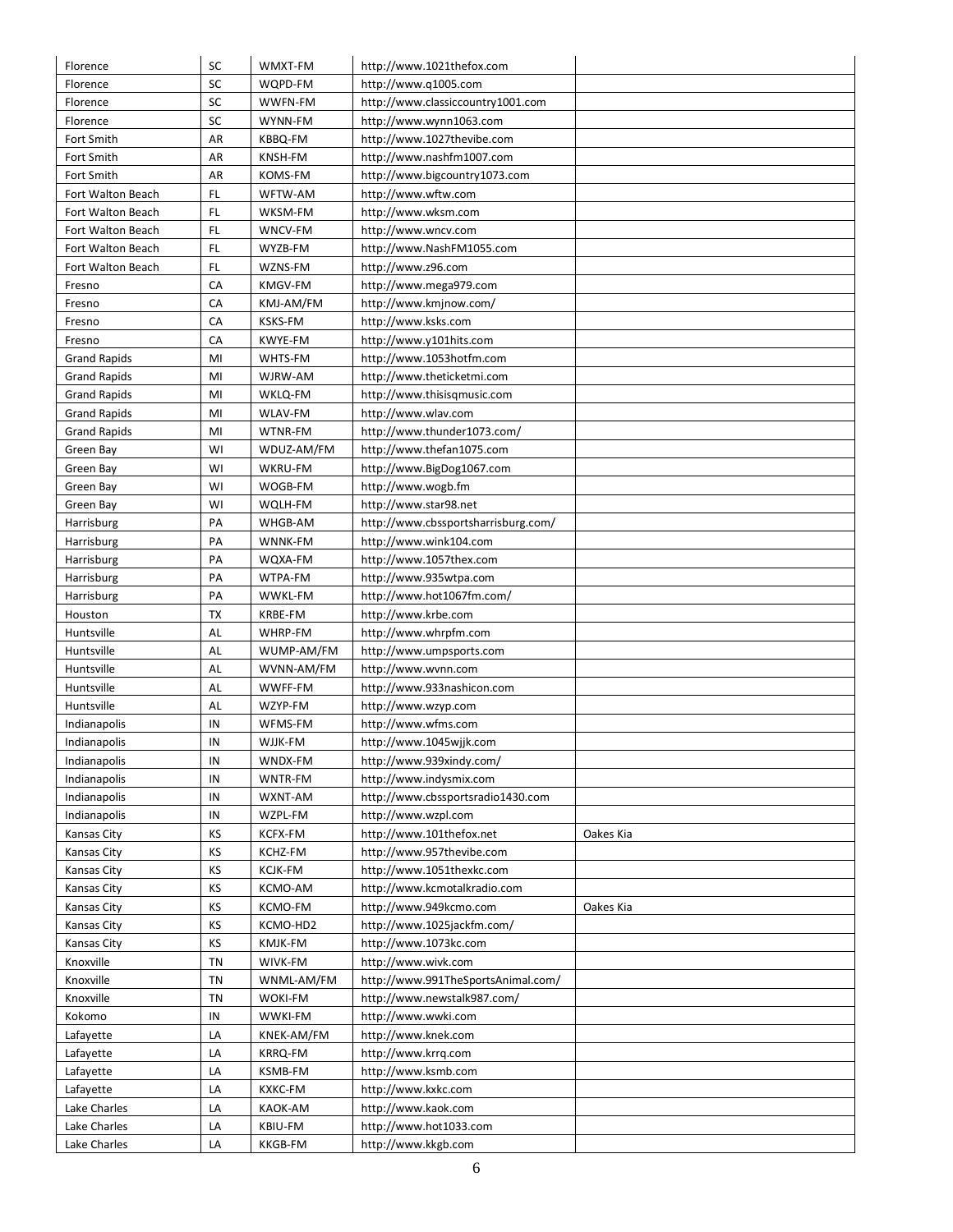| Lake Charles | LA | <b>KQLK-FM</b> | http://www.979nashicon.com        |  |
|--------------|----|----------------|-----------------------------------|--|
| Lake Charles | LA | KYKZ-FM        | http://www.kykz.com               |  |
| Lancaster    | PA | WIOV-FM        | http://www.wiov.com               |  |
| Lexington    | KY | WLTO-FM        | http://www.hot1025.net            |  |
| Lexington    | KY | WLXX-FM        | http://www.1015jackfm.com         |  |
| Lexington    | KY | WVLK-AM        | http://www.wvlkam.com/            |  |
| Lexington    | KY | <b>WVLK-FM</b> | http://www.k929fm.com             |  |
| Lexington    | KY | WXZZ-FM        | http://www.zrock103.com           |  |
| Little Rock  | AR | KAAY-AM        | http://www.1090kaay.com           |  |
| Little Rock  | AR | KARN-AM        | http://www.sportsanimal920.com    |  |
| Little Rock  | AR | KARN-FM        | http://www.newsradio1029.com      |  |
| Little Rock  | AR | KIPR-FM        | http://www.power923.com           |  |
| Little Rock  | AR | KLAL-FM        | http://www.alice1077.com          |  |
| Little Rock  | AR | <b>KURB-FM</b> | http://www.b98.com                |  |
| Los Angeles  | CA | KABC-AM        | http://www.kabc.com               |  |
| Macon        | GA | WDEN-FM        | http://www.wden.com               |  |
| Macon        | GA | WLZN-FM        | http://www.macon923.com           |  |
| Macon        | GA | WMAC-AM        | http://www.wmac-am.com            |  |
| Macon        | GA | WMGB-FM        | http://www.allthehitsb951.com     |  |
| Macon        | GA | WPEZ-FM        | http://www.z937.com               |  |
| Melbourne    | FL | WAOA-FM        | http://www.wa1a.com               |  |
| Melbourne    | FL | WHKR-FM        | http://www.thehitkicker.com       |  |
| Melbourne    | FL | WLZR-AM        | http://www.sportsradio1560.com/   |  |
| Melbourne    | FL | WROK-FM        | http://www.959therocket.com       |  |
| Memphis      | ΤN | WGKX-FM        | http://www.kix106.com             |  |
| Memphis      | ΤN | WKIM-FM        | http://www.newstalk989.com        |  |
| Memphis      | TN | WRBO-FM        | http://www.1035wrbo.com/          |  |
| Memphis      | TN | WXMX-FM        | http://www.981themax.com          |  |
| Minneapolis  | MN | KQRS-FM        | http://www.92kgrs.com             |  |
| Minneapolis  | MN | KXXR-FM        | http://www.93x.com                |  |
| Minneapolis  | MN | WGVX-FM        | http://www.love105fm.com          |  |
| Mobile       | AL | WABD-FM        | http://www.975wabd.com            |  |
| Mobile       | AL | WBLX-FM        | http://www.thebigstation93blx.com |  |
| Mobile       | AL | WDLT-FM        | http://www.1041wdlt.com           |  |
| Mobile       | AL | WGOK-AM        | http://www.gospel900.com          |  |
| Mobile       | AL | WXQW-AM        | http://www.660wxgw.com/           |  |
| Montgomery   | AL | WHHY-FM        | http://www.y102montgomery.com     |  |
| Montgomery   | AL | WLWI-AM        | http://www.newsradio1440.com      |  |
| Montgomery   | AL | WLWI-FM        | http://www.wlwi.com               |  |
| Montgomery   | AL | WMSP-AM        | http://www.sportsradio740.com     |  |
| Montgomery   | AL | WMXS-FM        | http://www.mix103.com             |  |
| Montgomery   | AL | WXFX-FM        | http://www.wxfx.com               |  |
| Muncie       | IN | WMDH-FM        | http://www.nashfm1025.com         |  |
| Muskegon     | MI | WLAW-FM        | http://www.Muskegonnashicon.com   |  |
| Muskegon     | MI | <b>WLCS-FM</b> | http://www.983wlcs.com            |  |
| Muskegon     | MI | WVIB-FM        | http://www.v100fm.com             |  |
| Muskegon     | MI | WWSN-FM        | https://www.sunnymuskegon.com/    |  |
| Myrtle Beach | SC | WDAI-FM        | http://www.985kissfm.net          |  |
| Myrtle Beach | SC | WLFF-FM        | http://www.nashfm1065.com         |  |
| Myrtle Beach | SC | WSEA-FM        | http://www.teammyrtlebeach.com    |  |
| Myrtle Beach | SC | WSYN-FM        | http://www.sunny1031.com          |  |
| Nashville    | TN | WGFX-FM        | http://www.1045thezone.com        |  |
| Nashville    | TN | WKDF-FM        | http://www.1033country.com        |  |
| Nashville    | ΤN | WQQK-FM        | http://www.92qnashville.com       |  |
| Nashville    | TN | WSM-FM         | http://www.955nashicon.com        |  |
| Nashville    | TN | WWTN-FM        | http://www.997wtn.com             |  |
| New London   | СT | WMOS-FM        | http://www.1023thewolf.com        |  |
| New London   | СT | WQGN-FM        | http://www.q105.fm                |  |
| New London   | СT | WXLM-AM        | http://www.980wxlm.com            |  |
| New Orleans  | LA | KKND-FM        | http://www.heaven1067.com         |  |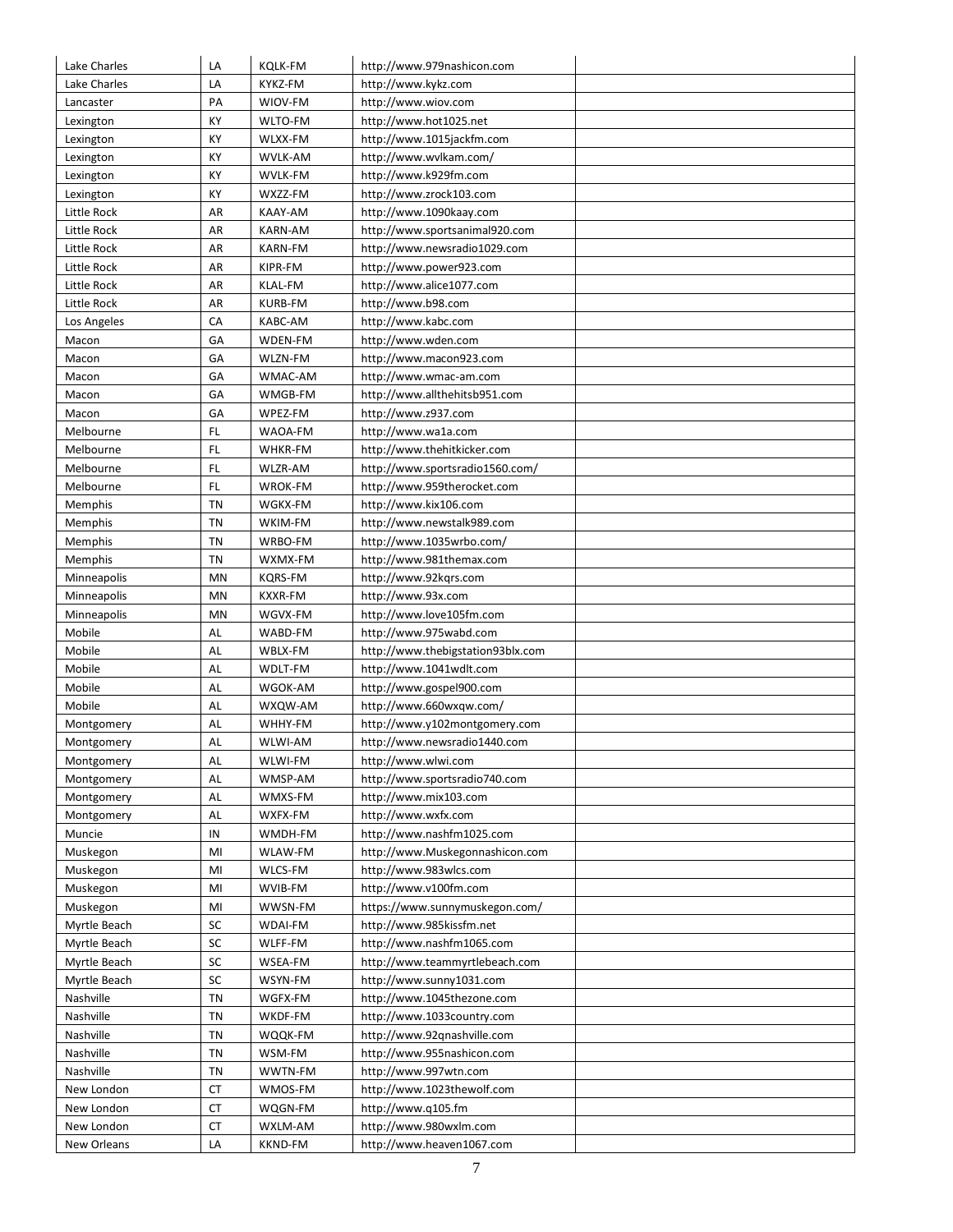| New Orleans              | LA        | KMEZ-FM        | http://www.kmez1029.com                           |                                                      |
|--------------------------|-----------|----------------|---------------------------------------------------|------------------------------------------------------|
| New Orleans              | LA        | WRKN-FM        | http://www.nashfm1061.com                         |                                                      |
| New Orleans              | LA        | WZRH-FM        | http://www.alt923.com                             |                                                      |
| Oklahoma City            | OK        | KATT-FM        | http://www.katt.com                               | <b>USE Federal Credit Union</b>                      |
| Oklahoma City            | OK        | <b>KKWD-FM</b> | http://www.alice1049.com                          |                                                      |
| Oklahoma City            | OK        | KYIS-FM        | http://www.kyis.com/                              |                                                      |
| Oklahoma City            | OK        | WKY-AM         | http://www.wky930am.com/                          |                                                      |
| Oklahoma City            | OK        | WWLS-FM        | http://www.thesportsanimal.com                    |                                                      |
| Oxnard-Ventura           | CA        | KBBY-FM        | http://www.951kbby.com/                           |                                                      |
| Oxnard-Ventura           | CA        | KHAY-FM        | http://www.khay.com                               |                                                      |
| Oxnard-Ventura           | CA        | KRUZ-FM        | http://www.kruz1033.com                           |                                                      |
| Oxnard-Ventura           | CA        | <b>KVYB-FM</b> | http://www.1063thevibe.com                        |                                                      |
| Pensacola                | FL        | WCOA-AM        | http://www.wcoapensacola.com                      |                                                      |
| Pensacola                | FL        | WJTQ-FM        | http://www.pensacolasjet.com/                     |                                                      |
| Pensacola                | FL        | WMEZ-FM        | http://www.softrock941.com/                       |                                                      |
| Pensacola                | FL        | WRRX-FM        | http://www.mymagic106.com                         |                                                      |
| Pensacola                | FL        | WXBM-FM        | http://www.wxbm.com/                              |                                                      |
| Peoria                   | IL        | WFYR-FM        | http://www.973rivercountry.com/                   |                                                      |
| Peoria                   | IL        | WGLO-FM        | http://www.955glo.com/                            |                                                      |
| Peoria                   | IL        | WIXO-FM        | http://www.1057thexrocks.com/                     |                                                      |
| Peoria                   | IL        | WVEL-AM        | http://www.wvel.com/                              |                                                      |
| Peoria                   | IL        | WZPW-FM        | http://www.Z923Peoria.com                         |                                                      |
|                          | <b>RI</b> | WPRO-AM        |                                                   |                                                      |
| Providence               | <b>RI</b> |                | http://www.997wpro.com/<br>http://www.92profm.com |                                                      |
| Providence<br>Providence |           | WPRO-FM        |                                                   | Kia of Attleboro                                     |
|                          | RI        | WPRV-AM        | http://www.790business.com                        |                                                      |
| Providence               | RI        | WWKX-FM        | http://www.hot1063.com                            | <b>EMPIRE Hyundai/ Empire Ford/ Empire Pre-Owned</b> |
| Providence               | RI        | WWLI-FM        | http://www.lite105.com                            | <b>EMPIRE Hyundai/ Empire Ford/ Empire Pre-Owned</b> |
| Reno                     | NV        | KBUL-FM        | http://www.kbul.com                               |                                                      |
| Reno                     | <b>NV</b> | KKOH-AM        | http://www.kkoh.com                               |                                                      |
| Reno                     | NV        | KNEV-FM        | http://www.955thevibe.com                         |                                                      |
| Reno                     | NV        | KWYL-FM        | http://www.wild1029.com                           |                                                      |
| Saginaw                  | MI        | WHNN-FM        | http://www.whnn.com                               |                                                      |
| Saginaw                  | MI        | WILZ-FM        | http://www.wheelz1045.com                         |                                                      |
| Saginaw                  | MI        | WIOG-FM        | http://www.wiog.com                               |                                                      |
| Saginaw                  | MI        | WKQZ-FM        | http://www.therockstationz93.com                  |                                                      |
| Salt Lake City           | UT        | KBEE-FM        | http://www.b987.com                               |                                                      |
| Salt Lake City           | UT        | KBER-FM        | http://www.kber.com                               |                                                      |
| Salt Lake City           | UT        | KENZ-FM        | http://www.powerslc.com/                          |                                                      |
| Salt Lake City           | UT        | KKAT-AM        | http://www.860kkat.com                            |                                                      |
| Salt Lake City           | UT        | KUBL-FM        | http://www.kbull93.com                            |                                                      |
| San Francisco            | CA        | KGO-AM         | http://www.kgoradio.com                           |                                                      |
| San Francisco            | CA        | KNBR-AM/FM     | http://www.knbr.com                               |                                                      |
| San Francisco            | CA        | <b>KSAN-FM</b> | http://www.1077thebone.com                        |                                                      |
| San Francisco            | CA        | KSFO-AM        | http://www.ksfo.com                               |                                                      |
| Savannah                 | GA        | WEAS-FM        | http://www.e93fm.com/                             |                                                      |
| Savannah                 | GA        | WIXV-FM        | http://www.i95savannah.com                        |                                                      |
| Savannah                 | GА        | WJCL-FM        | http://www.kix96.com                              |                                                      |
| Savannah                 | GА        | WTYB-FM        | http://www.magic1039fm.com                        |                                                      |
| Shreveport               | LA        | KMJJ-FM        | http://www.997kmjj.com                            |                                                      |
| Shreveport               | LA        | KQHN-FM        | http://www.q973radio.com                          |                                                      |
| Shreveport               | LA        | KRMD-AM        | http://www.literock1007.com/                      |                                                      |
| Shreveport               | LA        | KRMD-FM        | http://www.krmd.com                               |                                                      |
| Shreveport               | LA        | KVMA-FM        | http://www.magic1029fm.com                        |                                                      |
| Stockton / Modesto       | CA        | KATM-FM        | http://www.katm.com                               |                                                      |
| Stockton / Modesto       | СA        | KESP-AM        | http://www.sportsradio970.com                     |                                                      |
| Stockton / Modesto       | CA        | KHKK-FM        | http://www.104thehawk.com                         |                                                      |
| Stockton / Modesto       | CA        | KHOP-FM        | http://www.khop.com                               |                                                      |
| Stockton / Modesto       | CA        | KJOY-FM        | http://www.993kjoy.com                            |                                                      |
| Stockton / Modesto       | CA        | KWIN-FM        | http://www.kwin.com                               |                                                      |
| Syracuse                 | NY        | WAQX-FM        | http://www.95x.com                                |                                                      |